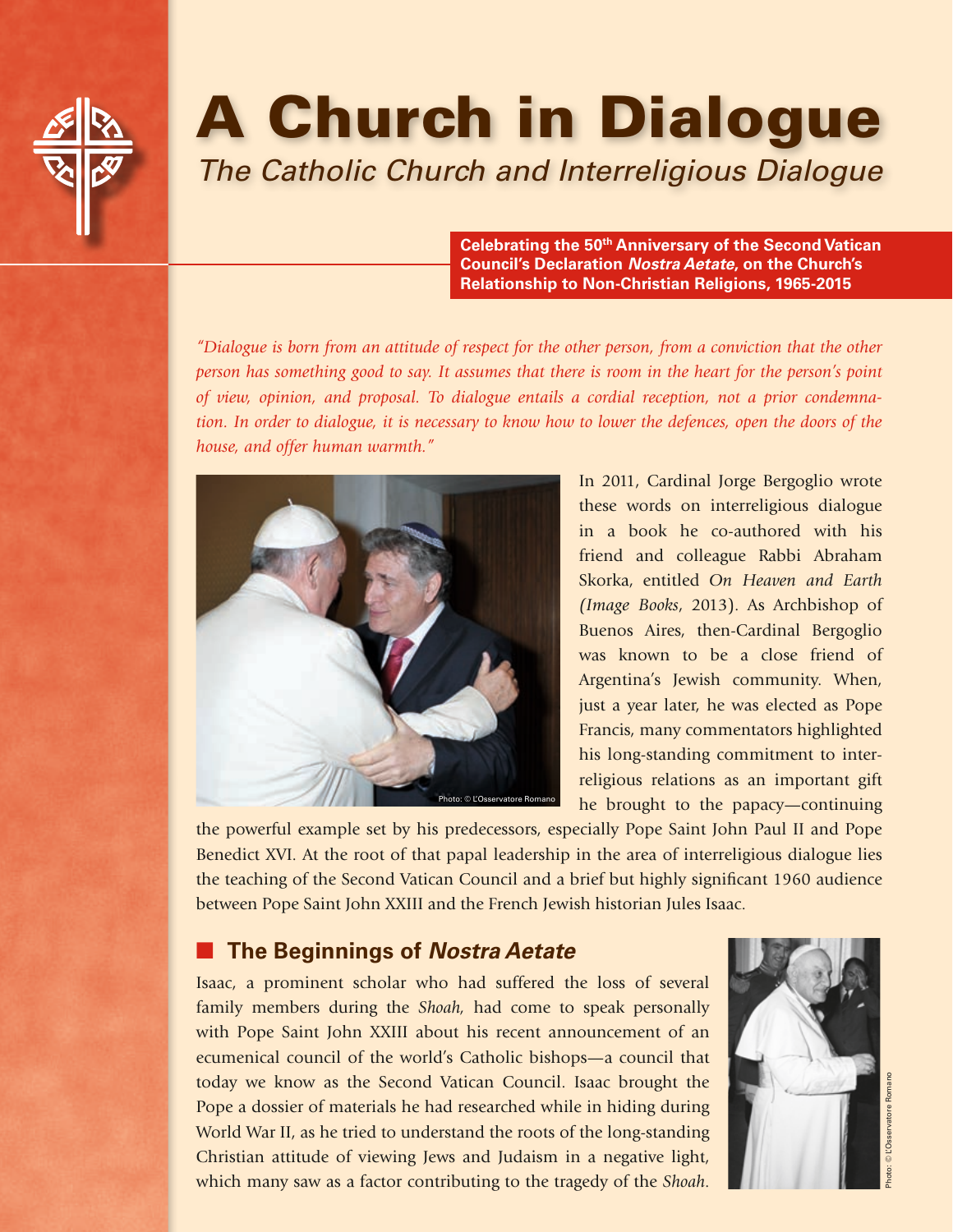Isaac requested that the Pope put a discussion of Catholic attitudes toward Judaism on the Council's agenda. Could he at least hope for that? "You have a right to more than just hope" was Pope Saint John XXIII's now-famous reply.

The document whose seeds were sown at that 1960 meeting was *Nostra Aetate* ("In Our Time"), the Second Vatican Council's landmark 1965 Declaration on the relationship of the Catholic Church to non-Christian religions. Spearheaded by the distinguished German Jesuit biblical scholar Cardinal Augustin Bea, a small committee of experts prepared the first drafts of a proposed document which was initially called simply *De Judaeis* ("On the Jews"), since the authors' original mandate was limited to addressing the Christian-Jewish relationship. Its subject matter made it a challenge: should it be part of a larger document on the Church, or perhaps linked to a document on dialogue with other Christians? In the end, the input of bishops from around the world led the writers to expand the Declaration to include several other religious traditions. The longest section (§4) remains focused on Judaism.



In its overall structure, *Nostra Aetate* begins with general guiding principles, and then proceeds to more specific comments on various religious traditions. It begins by pointing out how, in our modern world, different religions increasingly interact with each other. Because it belongs to the Church's

Photo: © L'Osservatore Romano

mission to foster the unity of all God's children, the document seeks to highlight the things that Christianity shares in common with other religions, and to emphasize their positive, life-giving aspects, which Christians can appreciate and value. Despite their obvious differences, each religion seeks to answer certain basic questions about the cosmos, the meaning of life, the nature of good and evil, and the goal of our existence. A sense of the transcendent is common to religious traditions because, as our faith tells us, an orientation toward the transcendent is implanted deep within us as human beings. Our grappling with these fundamental issues links all believers, and through our sharing of our respective religious heritages, mutual enrichment is possible and, indeed, desirable.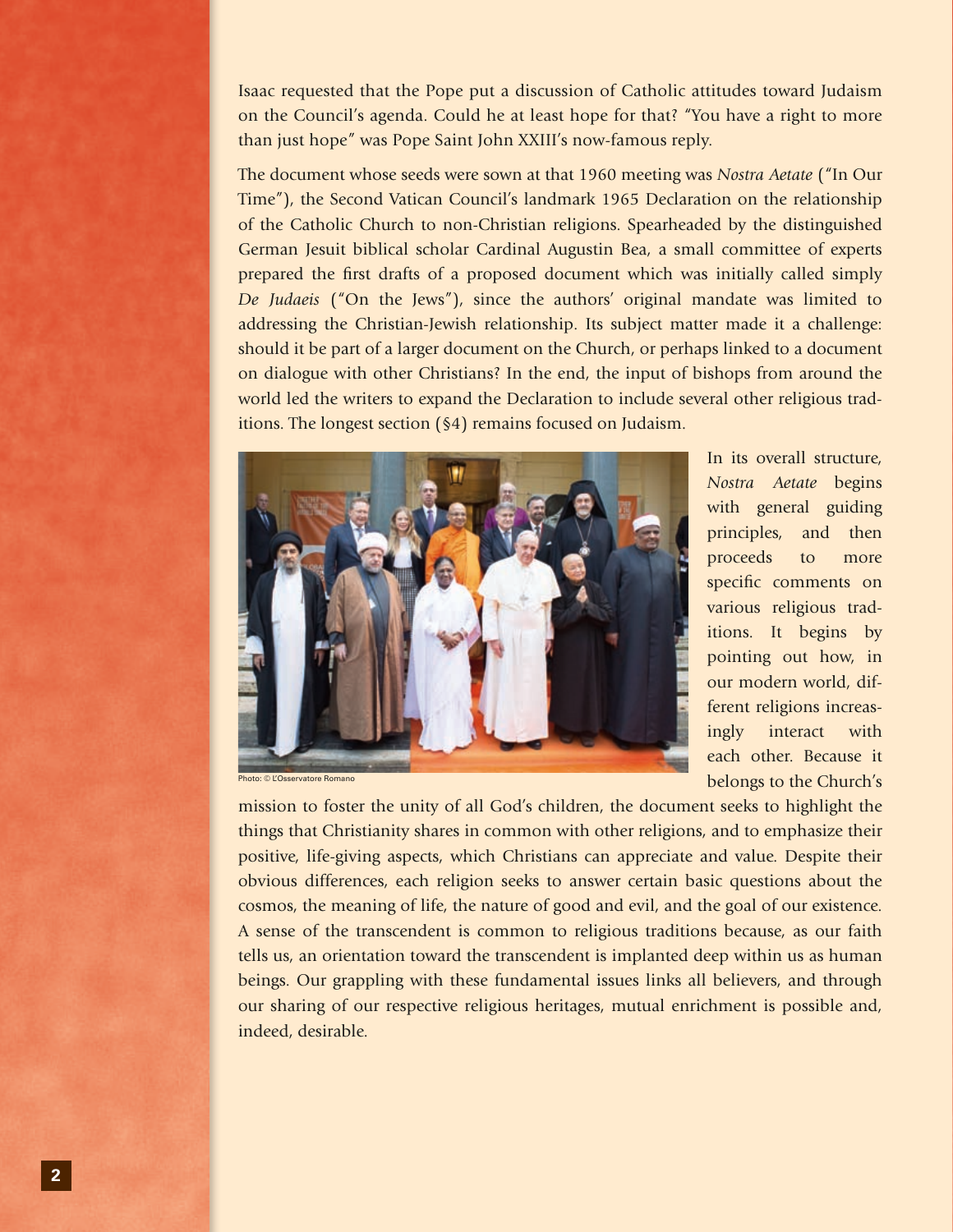#### **The Church's Relations with Hinduism and Buddhism**



Photo: © Pius Lee / Dreamstime.com

Section 2 of *Nostra Aetate* provides a brief but thoughtful reflection on two of the largest religious families of the East, Hinduism and Buddhism, highlighting some aspects of each one's spirituality. Hindus, the document says, "contemplate the divine mystery and express it through an inexhaustible abundance of myths, and through searching philosophical inquiry. They seek freedom from the anguish of our human condition either through ascetical practices or profound meditation or a flight to God with love and trust." Similarly, "Buddhism, in its various forms, realizes the radical insufficiency of this changeable world; it teaches a way by which human beings, in a devout and confident spirit, may be able either to acquire the state of perfect liberation, or attain, by their own efforts or through higher help, supreme illumination."

In the five decades since *Nostra Aetate* was promulgated, religious leaders and scholars have often noted that its portrayals of ancient, complex and diverse traditions are necessarily incomplete. Yet, the very fact of their inclusion represented a major step forward for Catholicism. It was a concrete acknowledgement of the spiritual traditions encountered by over a hundred million Christians in Asia and elsewhere. By setting

out to emphasize aspects of each religious tradition that Christians could affirm and value, the bishops fostered a new, more positive discourse that opened the door to further conversation and deeper understanding. In these and many other matters, *Nostra Aetate* provided an essential starting point, *and not* an end



Photo: © Chantal de Bruijne / Shutterstock.com

point, for these discussions, which have considerably deepened our understanding of other religious traditions. Many subsequent official Church documents have explored *Nostra Aetate*'s themes and have furthered the insights it contained. Here is the basic principle found in *Nostra Aetate,* which continues to inform Catholic engagement with these religions: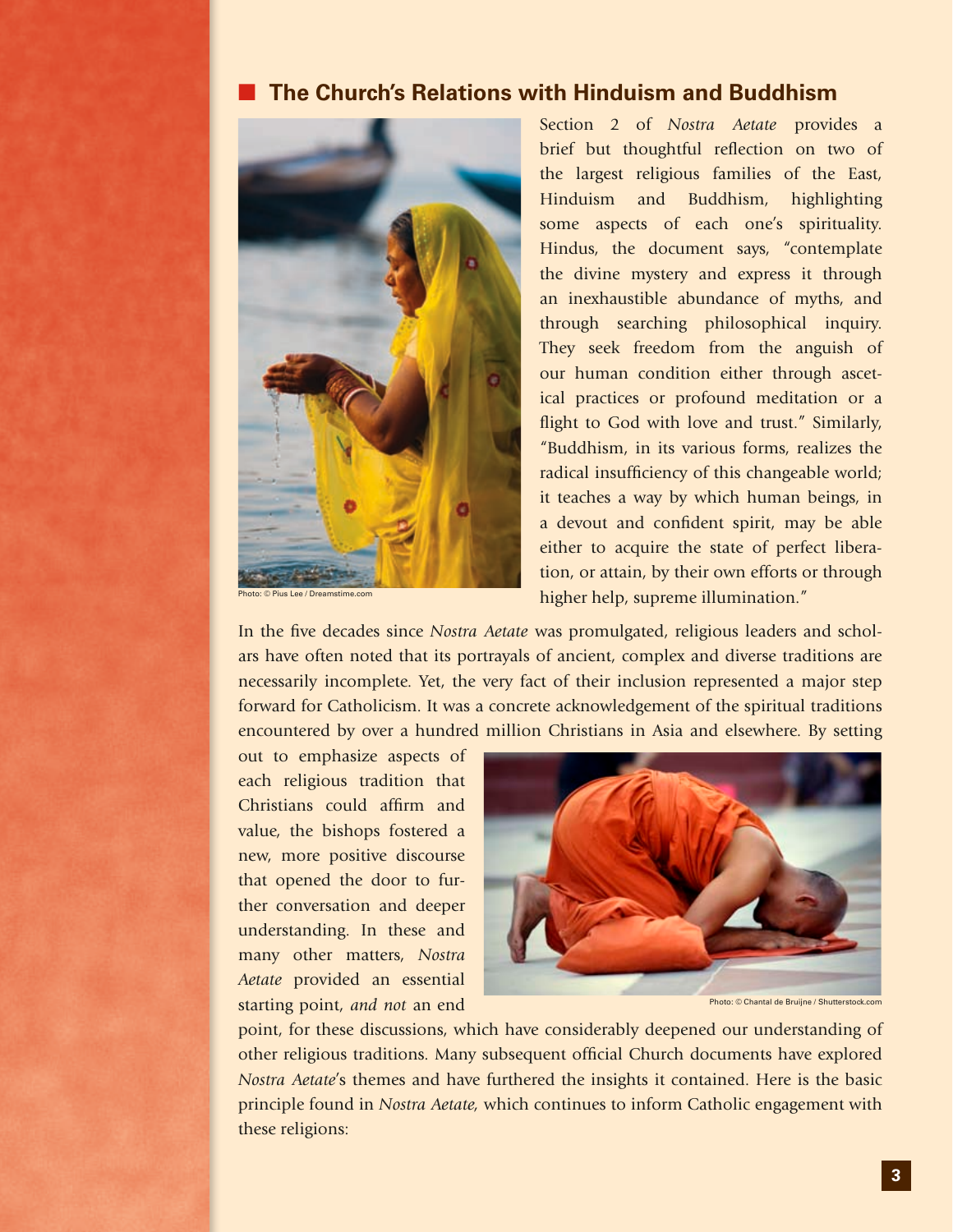*The Catholic Church rejects nothing that is true and holy in these religions. She regards with sincere reverence those ways of conduct and of life, those precepts and teachings which, though differing in many aspects from the ones she holds and sets forth, nonetheless often reflect a ray of that Truth which enlightens all people. Indeed, she proclaims, and ever must proclaim Christ "the way, the truth, and the life" (John 14:6), in whom people may find the fullness of religious life, in whom God has reconciled all things to Himself (Cf 2 Cor. 5:18-19). The Church … exhorts her children that, through dialogue and collaboration with the followers of other religions, carried out with prudence and love and in witness to the Christian faith and life, they recognize, preserve and promote the good things, spiritual and moral, as well as the socio-cultural values found among these people. (n. 2)* 

Whatever is good, beautiful or true is ultimately rooted in the goodness, beauty and truth of God, who is the source of all beauty and truth. This rootedness in God provides the foundation for a Christian dialogue with peoples of all beliefs. Such dialogue, the Declaration reminds us, must be rooted in love. But it also demands thoughtful, faith-based discernment, and aims to support and build upon what is most praiseworthy in the religious tradition of the other.

#### **The Church's Relations with Islam**



In its third section, the Declaration addresses a question which has taken on increased importance in recent generations: the nature of the relationship between Christians and Muslims. The first line of that section provides a brief but important orientation to that discussion: "The Church *regards with esteem* also the Moslems." Like Christians, Muslims believe firmly in the oneness of

Photo: © Hikrcn/Dreamstime.com-Nabawi mosque, Medina, Saudi Arabia Photo

God, although differently from the Christian Triune understanding: a God who is both almighty and all-merciful. Almost all of the *suras,* or chapters, of the Qur'an begin by invoking God, who is the essence of mercy itself. The document emphasizes the daily efforts of devout Muslims who wholeheartedly submit themselves to God's revealed will, as did Abraham, our shared father in faith. It reminds Christians that both Jesus and Mary are highly revered in the Islamic tradition, even if the Christian and Muslim understandings do not coincide. Like Christians, Muslims aim to live lives of righteousness, generosity, devotion and prayer, and, like Christians, they look ahead to the Day of Judgment, when God will judge all human beings according to their actions.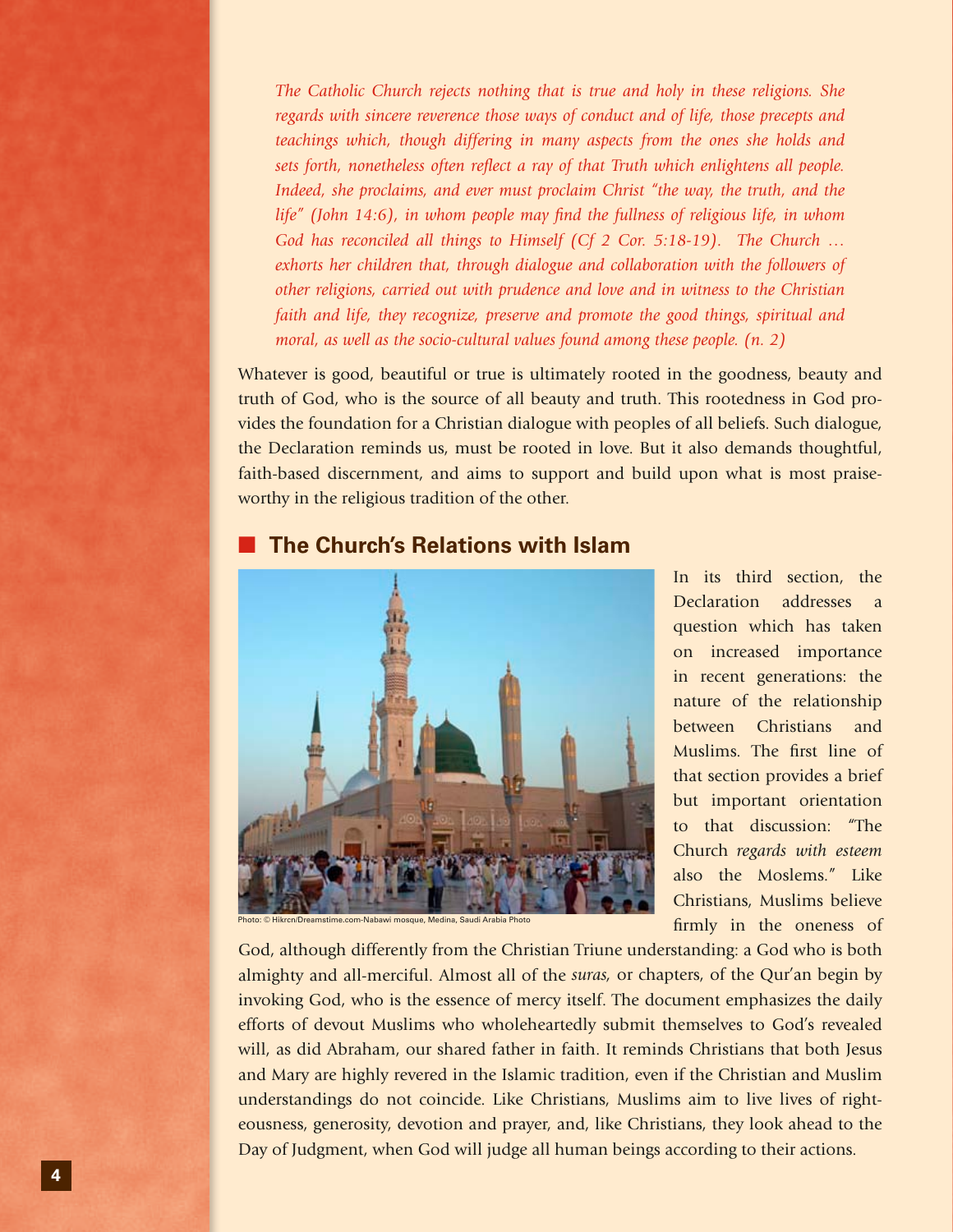

Photo: © L'Osservatore Romano

*Nostra Aetate*'s words regarding the painful history of Muslim-Christian relations are prophetic as we look back on them fifty years later: the Council urges all "... to work sincerely for mutual understanding and to preserve, as well as to promote together for the benefit of all humankind, social justice and moral welfare, as well as peace and freedom."

Especially under the last three Popes, dialogue with the Islamic world has taken on a new importance and depth, for which *Nostra Aetate* laid the essential theological foundations.

## **Relations with the Jewish People**



Photo: © L'Osservatore Romano

The fourth and longest section of the Declaration is devoted to the Jewish people, and begins with a beautiful reflection pointing to the close bond between Christians and the Jewish people; the Synod fathers proclaimed that "As the sacred synod searches into the mystery of the Church, it remembers the bond that spiritually ties the people of the New Covenant to the descendants of Abraham."

Moreover, in the Church's effort to understand herself more deeply, she necessarily finds her relationship with the Jewish people profoundly rooted in the events and key figures of the Hebrew Scriptures—Abraham and Sarah and their descendants, the Exodus experience, the Israelite monarchy and the words of the Prophets—and in Jesus, Mary and the first followers of Jesus, who were themselves Jews.

Indeed, it is through Judaism that Christianity received the message of the first part of its Bible. Drawing upon St. Paul's Letter to the Romans (cf. 11), Christianity continues to "draw sustenance from the root of that well-cultivated olive tree" which is the Jewish people, and their special covenantal relationship with God. As Sacred Scripture proclaims, "They are Israelites, and to them belong the adoption, the glory, the covenants, the giving of the law, the worship, and the promises; to them belong the patriarchs, and from them, according to the flesh, comes the Messiah, who is over all, God blessed forever. Amen" (Rom *9:4-5*).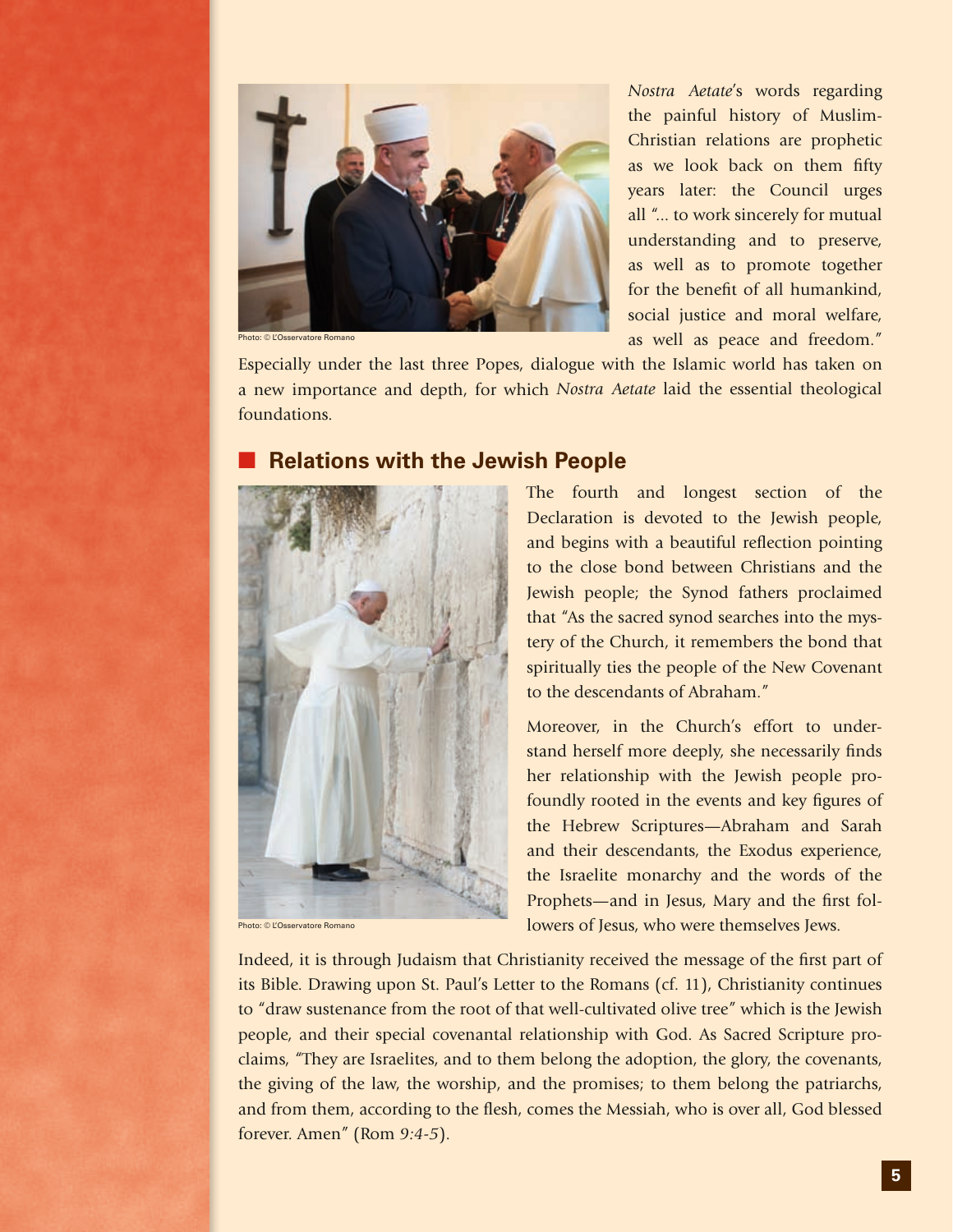#### "OUR BELOVED ELDER BROTHERS"

On April 13, 1986, Pope Saint John Paul II made history, becoming the first Pope in 1900 years to enter a synagogue, the Great Synagogue of Rome, just a few short kilometers from the Vatican. During his address there, the Pope emphasized both the ongoing validity of the Jewish covenant with God and the special relationship Catholics have with Jews:

"The Jews are beloved of God, who has called them with an irrevocable calling … The Jewish religion is not 'extrinsic' to us, but in a certain way is 'intrinsic' to our own religion. With Judaism, therefore, we have a relationship which we do not have with any other religion. You are our dearly beloved brothers, and, in a certain way, it could be said that you are our elder brothers."

His phrase "our elder brothers" went on to become a significant part of the vocabulary of Jewish-Catholic relations. When Pope Saint John Paul II died in 2005, his death was widely mourned by the world's Jewish community, both in Israel and globally.



Photo : © L'Osservatore Ro

The relationship of Christianity to Judaism *continues* to strengthen and enrich the Church, even today. From both a historical and a theological perspective, our Christian connection to Judaism is different from that which the Church has with any other world religion. While acknowledging the areas where Jews and Christians disagree theologically, *Nostra Aetate* also reminds its readers that "[the Jewish people] are beloved, for the sake of their ancestors; for the gifts and the calling of God are irrevocable" (Rom *11:28-29*), thereby uprooting

a long-standing misunderstanding called *supersessionism*—that Christianity supplants or replaces Judaism in God's loving plan of salvation. Similarly, the bishops sought to correct a widespread, but mistaken, theological interpretation of a generalized Jewish responsibility for the death of Jesus: "What happened in His passion cannot be charged against all the Jews, without distinction, then alive, nor against the Jews of today … the Jews should not be presented as rejected or accursed by God, as if this followed from the Holy Scriptures … Christ underwent His passion and death freely, because of the sins of human beings and out of infinite love, in order that all might reach salvation."

In the wake of the murder of millions of Jews during the Second World War, the Council's words were very clear: "The Church, mindful of the patrimony she shares with the Jews, … decries hatred, persecutions, displays of anti-Semitism directed against Jews at any time and by anyone."

In 1998, the Holy See, in an official document called "We Remember: A Reflection on the *Shoah*," acknowledged that "the history of relations between Jews and Christians is a tormented one," and it raised a painful question: "Did Christians give every possible assistance to those being persecuted, and in particular to the persecuted Jews?" Some did, but others did not. The document states: "Those who did help to save Jewish lives as much as was in their power, even to the point of placing their own lives in danger, must not be forgotten … Nevertheless … alongside such courageous men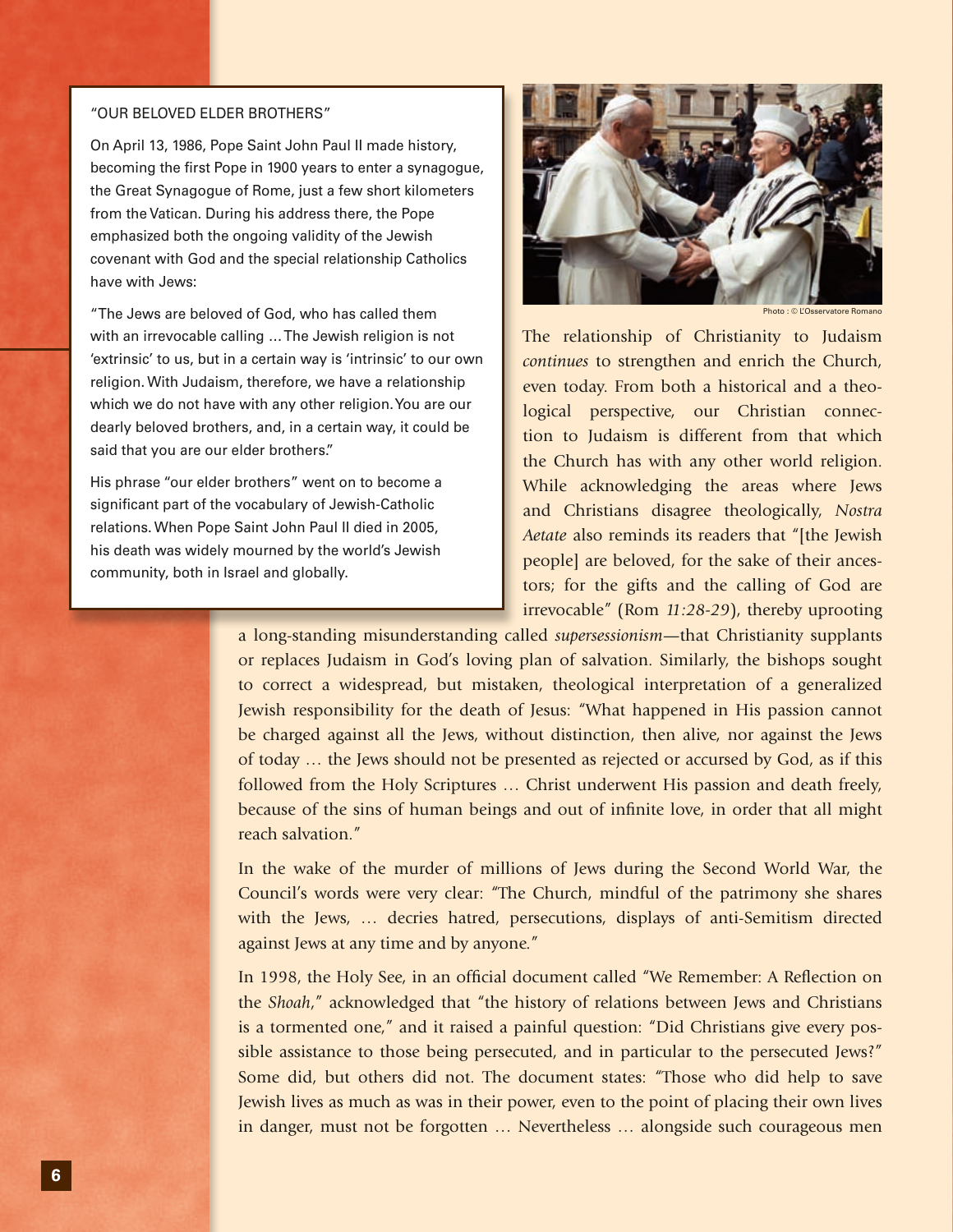

and women, the spiritual resistance and concrete action of other Christians was not that which might have been expected from Christ's followers." The document continues with a call for penance and a deep sense of regret for Christians whose response to this evil was wanting: "For Christians, this heavy burden of conscience of their brothers and sisters during the Second World War must be a call to penitence ... We deeply regret the errors and failures of those sons and daughters of the Church."

This document concludes, however, with a hope-filled vision: "We pray that our sorrow for the tragedy which the Jewish people have suffered in our century will lead to a new relationship with the Jewish people. *We wish to turn awareness* 

*of past sins into a firm resolve to build a new future* in which there will be no more anti-Judaism among Christians or anti-Christian sentiment among Jews, but rather a shared mutual respect, as befits those who adore the one Creator and Lord and have a common father in faith, Abraham." This new and much more positive relationship to the Jewish people has been warmly received by the Jewish community, and has contributed to the flourishing of Catholic-Jewish initiatives over the last five decades.

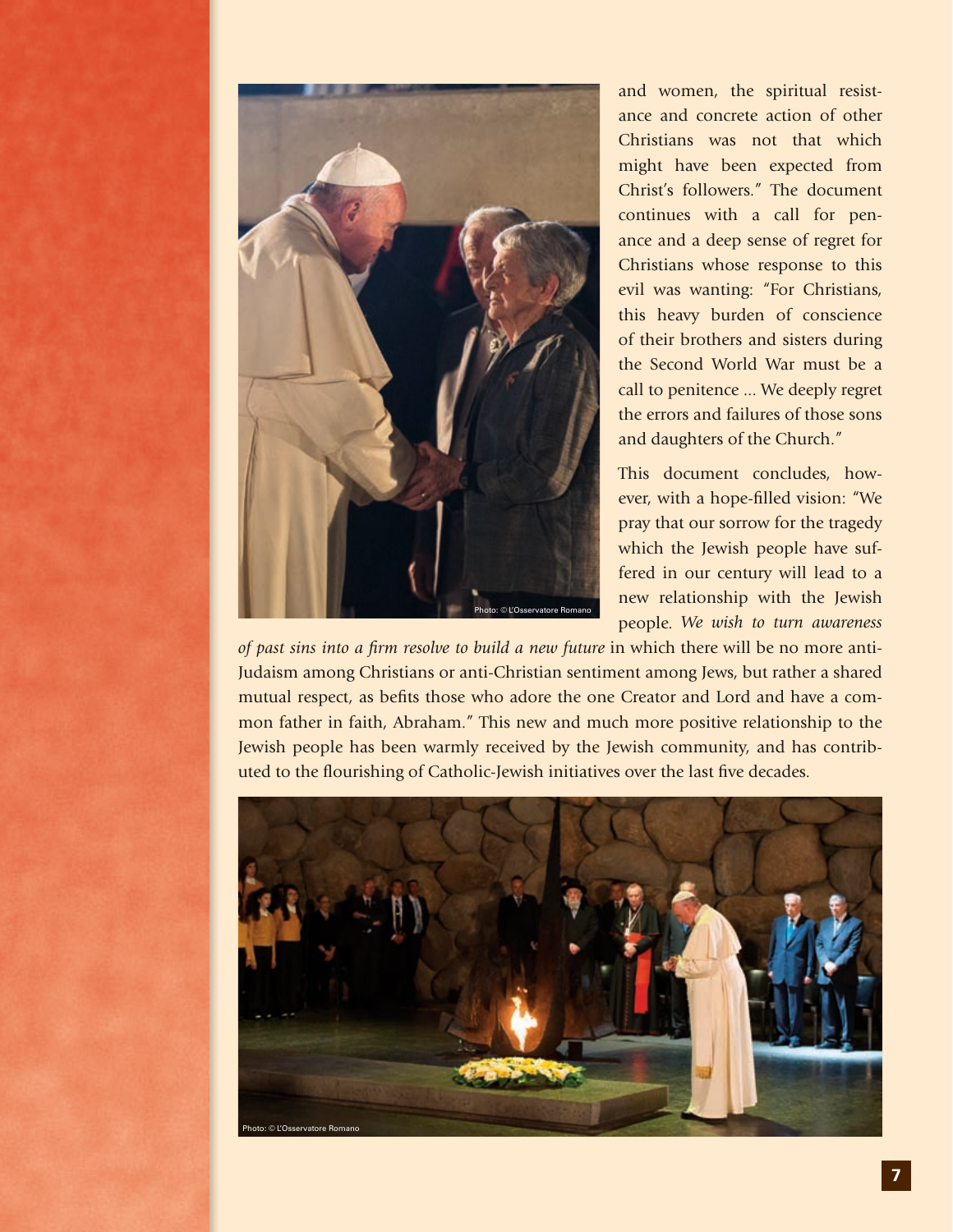*Nostra Aetate* concludes with a powerful denunciation of racially or religiously justified discrimination, hatred and violence, and a ringing reassertion of the fundamental unity of the human family: "No foundation … remains for any theory or practice that leads to discrimination between one person and another, or between one people and another, so far as their human dignity and the rights flowing from it are concerned. The Church reproves, as foreign to the mind of Christ, any discrimination against men or harassment of them because of their race, colour, condition of life, or religion." We are all children of our heavenly Father, and our calling as believers is to seek to live in peace and harmony with everyone.

#### ■ A New Way Forward in Interfaith Relations

#### *THE HOLY SEE'S OUTREACH TO RELIGIOUS GROUPS*

For more than fifty years, the Popes have been leading the way in terms of the Church's outreach to other religious groups. In 1964, Blessed Pope Paul VI undertook a papal pilgrimage to the Holy Land—the first time since the time of the Apostle Peter that a Bishop of Rome had visited the Holy Land. That initial visit has now been reprised three times: by Pope Saint John Paul II in 2000, by Pope Benedict XVI in 2009 and, most recently, by Pope Francis in 2014. All three Popes have visited mosques on their international travels, and have met extensively with the leaders and followers of other religious traditions, both in Rome and overseas.

On several occasions, modern Popes have invited the world's religious leaders to come together to pray for peace and harmony in Assisi, the city of St. Francis. In 1986, in 1993 and again in 2002, Pope Saint John Paul II presided over these gatherings; in 2011, Pope Benedict XVI marked the twentyfifth anniversary of the first interreligious prayer day with dozens of representatives of the world's great religions.

Each year, on significant occasions on the calendars of the world's religions, the Holy See issues formal greetings on behalf of the Holy Father—to Muslims at the end of the holy month of Ramadan, to Hindus on the feast of Deepavali, to Buddhists for the feast of Vesakh, and to Jews for the High Holy Days each autumn.

Born out of the bitter experience of the *Shoah,* and out of the many positive interactions of believers in the modern world, *Nostra Aetate* marked a dramatically new approach to interreligious relations from the perspective of the Catholic Church. Rather than focusing on areas of disagreement, conflict or perceived "shortcomings," *Nostra Aetate* offered a new paradigm which enabled Christians to engage fruitfully with other religions, and to be enriched by them and their spiritual treasures, while also witnessing, faithfully and respectfully, to their own faith in Jesus as Messiah and Lord.

The first ripple effects of *Nostra Aetate* were almost immediate. Catholics who were curious about other religions quickly began to develop local study and dialogue groups, and to reach out to their non-Christian neighbours in creative new ways. Religious leaders met together, and their communities often began to collaborate on local initiatives to help eliminate suffering, promote human dignity, and lay the foundations for greater justice and peace, both locally and globally.

Here in Canada, *Nostra Aetate*'s impact can be seen concretely in the many interreligious

networks, forums and groups that exist across our country, which work together on issues like poverty and hunger, human trafficking, domestic violence, religious extremism, and peace-making in the Middle East. Since 2012, the Canadian Conference of Catholic Bishops has engaged in a bilateral Catholic-Hindu dialogue, which brings together members of both communities to promote better understanding and to seek ways to collaborate on important local and national initiatives.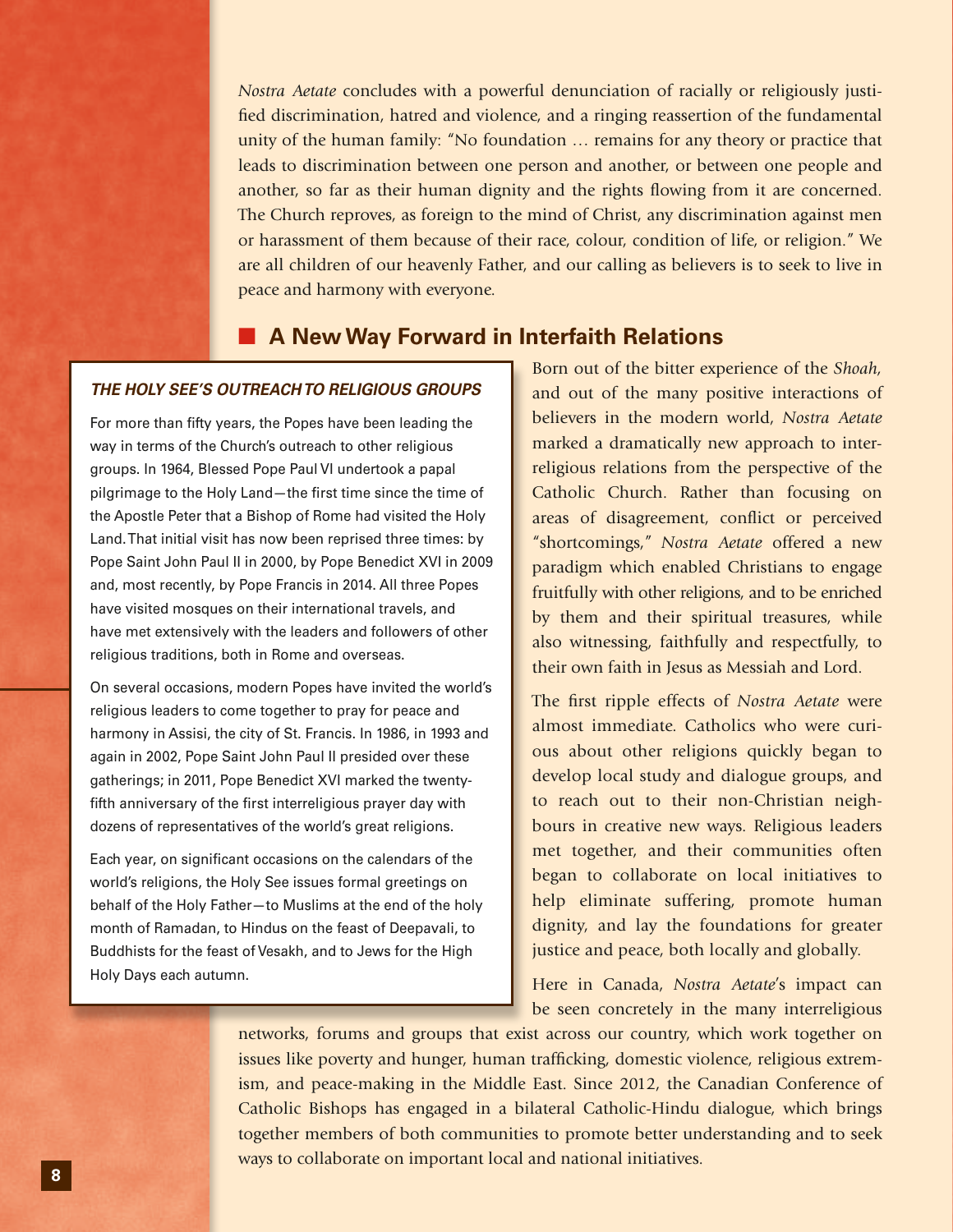

In 1984, the National Christian-Muslim Liaison Committee was established to provide a forum where a broad cross-section of Islamic and Christian representatives could meet five times per year to dialogue about areas of common interest, to share concerns, and to learn more about each other's beliefs and activities. With our Jewish partners in Canada, dialogue has found rich expression in both local and national forums. Nationally, the Canadian Christian Jewish Consultation,

which started in 1977, has brought together Jewish, Catholic, Eastern Orthodox and Protestant representatives to explore areas of commonality and difference. Our manner of dialoguing on the national level continues to evolve with the Jewish community, exploring new ways of how to listen most effectively to one another as people of faith.

In addition to these formal structures, numerous local churches throughout the country have developed their own network of relationships with local mosques, synagogues, temples and houses of worship. These allow for a broad range of cultural, educational and religious exchanges, and enable believers of different traditions to come to know each other in friendship, trust and respect. Especially in larger centres, our rich ethnic and cultural diversity, in which Canadians rightly take pride, allows for many types of exchanges and cooperation, helping people to break down the barriers of prejudice and misunderstanding and to face together the challenges of our contemporary society.

Fifty years after *Nostra Aetate,* we are continually being enriched and challenged by this ground-breaking document. Beginning with the Jewish-Catholic relationship, the Catholic Church has sought to relate in new ways to the great religious traditions of humanity, acknowledging and affirming the elements of truth that God has entrusted to each one, seeking to understand their faith as accurately and fairly as possible, and working hand in hand in the service of the moral and religious values that we all cherish and seek to uphold.

The Council made it clear that there is no contradiction between being a faithful Catholic and having respect for the goodness and virtues found in other religions,

seeking to understand them and allowing for a genuine dialogue in which both partners could be enriched. The Church underscored this authentic and beautiful relation between dialogue and proclamation in a document released in 1991 by the Pontifical Council for Interreligious Dialogue, entitled "Dialogue and Proclamation."



Photo: Vivian Kwok, courtesy of the Office of Ecumenical and Interfaith Affairs, Roman Catholic Archdiocese of Toronto – Dialogue meeting of the Muslim-Catholic Student Dialogue of Toronto.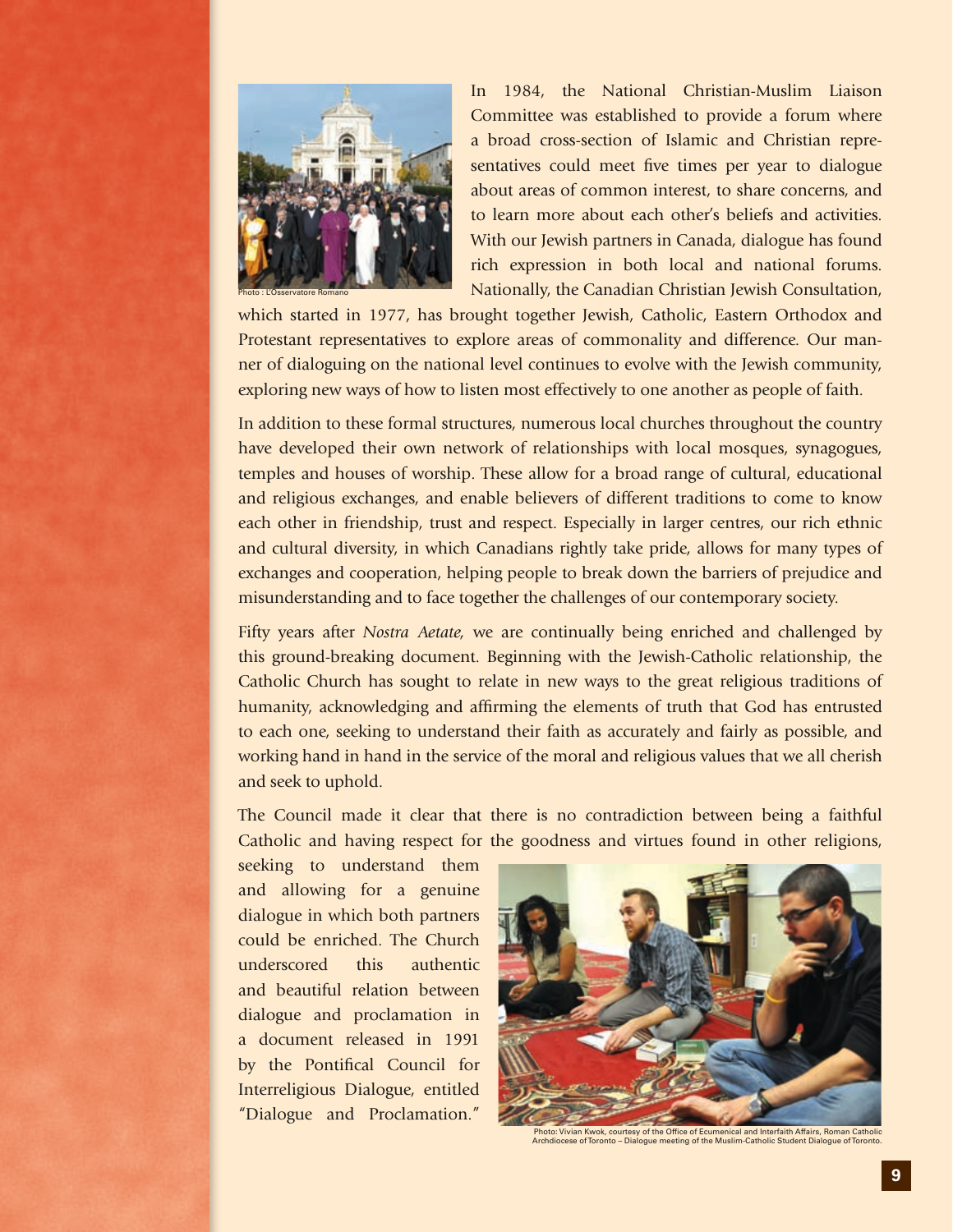The document highlights the complementary yet distinct relationship between dialogue and proclamation, noting that they are both authentic elements of the Church's mission. The Church teaches that they are *"intimately related, but not interchangeable: true interreligious dialogue on the part of the Christian supposes the desire to make Jesus Christ better known, recognized and loved; proclaiming Jesus Christ is to be carried out in the Gospel spirit of dialogue. The two activities remain distinct but, as experience shows, one and the same local Church, one and the same person, can be diversely engaged in both" ("Dialogue and Proclamation," 77).* 

#### *CANADIAN INTERFAITH LEADERSHIP*

Canada boasts a number of institutions and groups which promote interreligious dialogue and friendship year-round, to which the Catholic Church contributes leadership and energy. These include the Canadian Centre for Ecumenism in Montreal, the Christian-Jewish Dialogue of Toronto, the Centre for Jewish, Catholic, Muslim Learning at King's University College in London, Ontario, the Multi-Faith Centre at the University of Toronto, and the Christian Jewish Dialogue of Montreal.

The ecumenical and interfaith officers of many Canadian Catholic dioceses and archdioceses are actively involved in building up relationships on the local and regional levels, and regularly host special events that bring the best of contemporary interreligious thinking to a broader Catholic audience. Many Canadian Catholic universities and colleges offer post-secondary courses and programs that help their students appreciate the diversity of religious belief, practice and thought.

As early as 1965, many commentators argued that *Nostra Aetate* was one of the greatest achievements of the Second Vatican Council, helping to correct many historical misunderstandings and opening the door to a new way of thinking and speaking about religions beyond the bounds of Christianity. *Nostra Aetate* was the shortest of the sixteen Council documents, and in many ways it merely sketched out the contours of a renewed Catholic approach, which continues to develop and unfold to this day.

In 1974, the Vatican's Commission for Religious Relations with the Jews published "Guidelines and Suggestions for Implementing the Conciliar Declaration *Nostra Aetate*," and in 1985, the same Commission issued "Notes on the Correct Way to Present the Jews and Judaism in Preaching and Catechesis in the Roman Catholic Church." The Pontifical Biblical

Commission published a major document in 2001, "The Jewish People and Their Sacred Scriptures in the Christian Bible," delving into some of the questions that contemporary Jewish-Christian relations have raised for our reading and interpretation of the Bible. Many national Bishops' Conferences around the world have issued profound and powerful statements pointing to the close relationship between Jews and Christians and the overall commitment the Catholic Church has to interreligious dialogue.

The Canadian Conference of Catholic Bishops released a document in the year 2000 entitled "Jubilee: Renewing Our Common Bonds with the Jewish Community." In marking the 2000<sup>th</sup> anniversary of the birth of Christ, the Catholic Bishops of Canada reflected on how we can come to a better understanding of Christ by knowing more intimately the traditions and lived experiences of Judaism. Emphasizing the close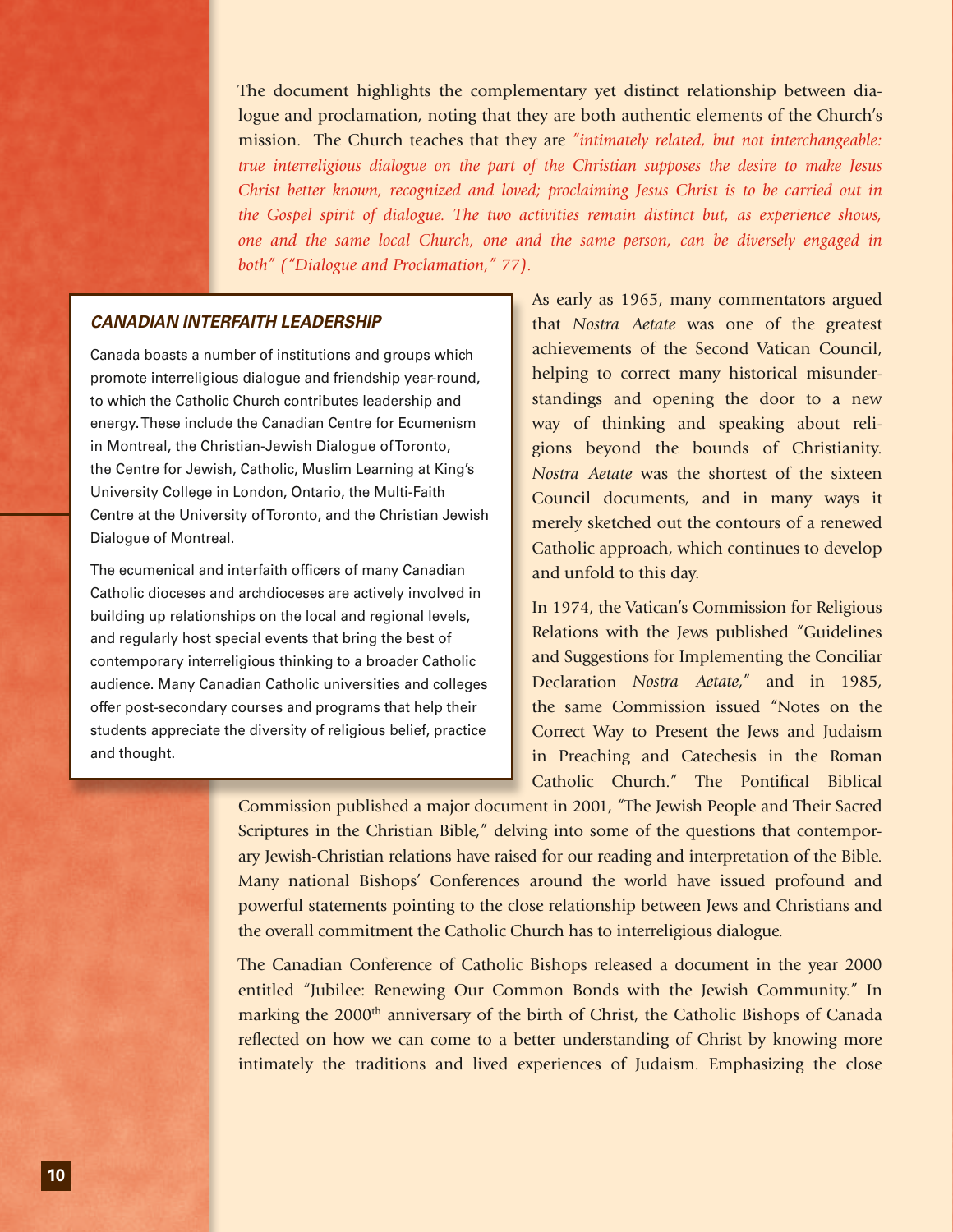proximity and common mission between the two faiths, the Bishops concluded the document by proclaiming, "As children of Abraham, Jews and Christians are called to be a blessing for the world. (Genesis 12:2 ff.) This promise and call of Abraham invites a common commitment to the promotion of peace and justice among all peoples."

# **Methods and Modes of Dialogue**

Over the past thirty years, the Pontifical Council for Interreligious Dialogue has published several significant documents to guide Catholic involvement in the interreligious sphere. These statements identify four major "modes" or "methods" of interreligious dialogue:

- **IF** *The dialogue of life*, in which believers live side by side and come to know each other through daily interactions and friendships with their neighbours and colleagues;
- **IF The dialogue of works or of practical cooperation, in which believers collaborate on** important projects on a local or broader level, to meet basic human needs and help to improve the community;
- The dialogue of experts, in which specialists come together to examine important things of similarity and difference between faiths, and to understand more deeply the meaning of their beliefs and teachings;
- The dialogue of religious experience, in which believers share with each other about their forms of prayer, their spiritual ideals, and their sense of the transcendent.

In this sense, interreligious dialogue is not a task reserved only to scholars or religious leaders, but can be, and is, a part of the life of religious believers on a grassroots, everyday level. Catholic teaching about interreligious outreach continues to grow and develop with each passing decade; the personal witness of our Holy Fathers has played a particularly powerful role in that development.

### **Conclusion**

*Nostra Aetate* offers a vision of hope and a model of respectful, meaningful interaction. It marked a critical beginning point for contemporary interreligious dialogue for Catholics; fifty years after its publication, *Nostra Aetate* continues to provide inspiration and guidance as to how, despite our differences, Christians and people of other beliefs can work together to build up a world that reflects the best of our religious heritages, where religion is a source of peace and collaboration, instead of an excuse for violence or division. That is the vision of *Nostra Aetate,* and its challenge remains every bit as relevant today as it was half a century ago—and perhaps even more so.